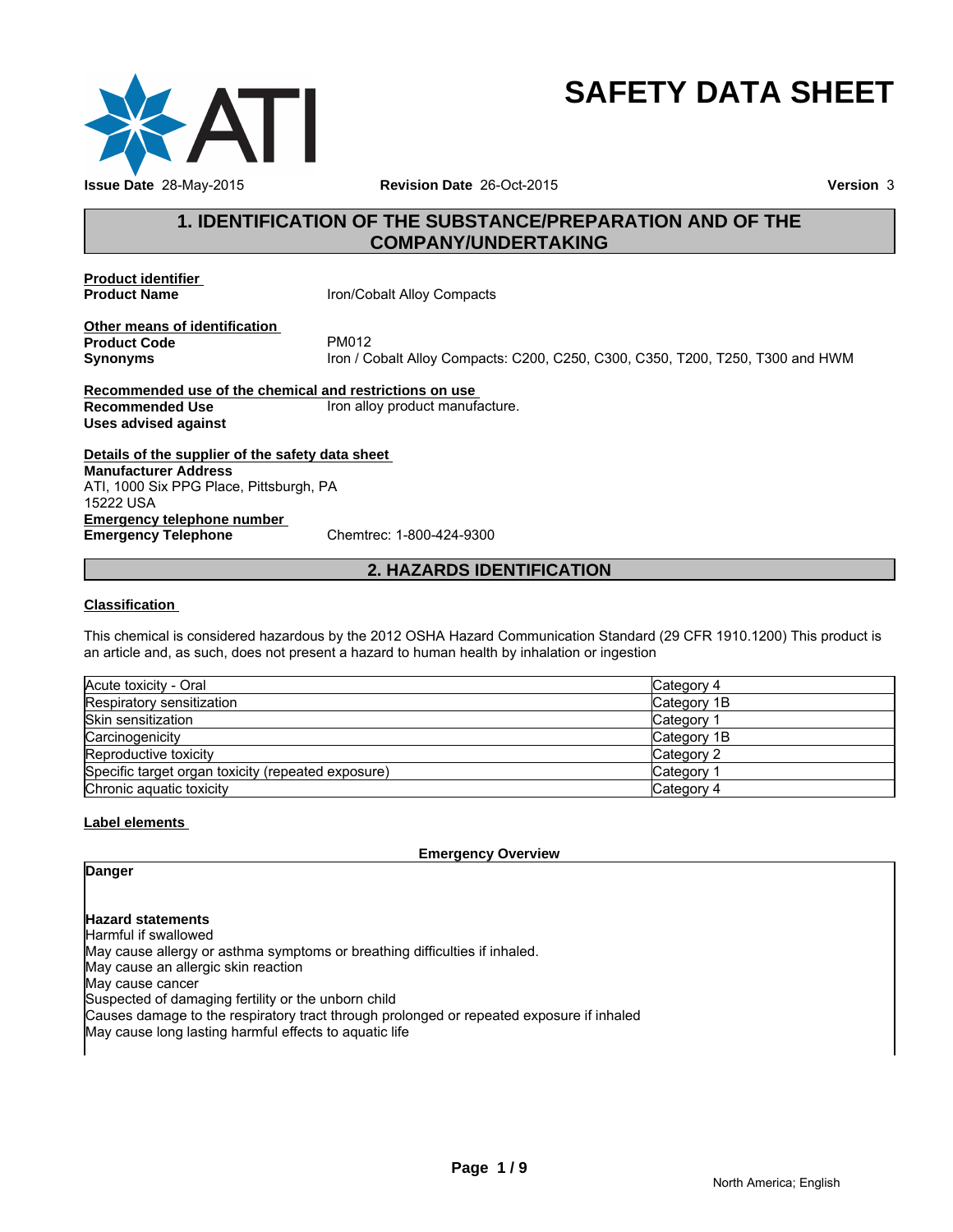

#### **Precautionary Statements - Prevention**

Do not handle until all safety precautions have been read and understood Use personal protective equipment as required Wear protective gloves

If skin irritation or rash occurs: Get medical advice/attention If experiencing respiratory symptoms: Call a POISON CENTER or doctor/physician IF SWALLOWED: Call a POISON CENTER or doctor/physician if you feel unwell

#### **Precautionary Statements - Disposal**

Dispose of contents/container to an approved waste disposal plant

#### **Hazards not otherwise classified (HNOC)**

Not applicable

### **Other Information**

When product is subjected to welding, burning, melting, sawing, brazing, grinding, buffing, polishing, or other similar heat-generating processes, the following potentially hazardous airborne particles and/or fumes may be generated: Hexavalent Chromium (Chromium VI) may cause lung, nasal, and/or sinus cancer, Vanadium pentoxide (V2O5) affects eyes, skin, respiratory system

Soluble molybdenum compounds such as molybdenum trioxide may cause lung irritation

### **3. COMPOSITION/INFORMATION ON INGREDIENTS**

**Synonyms** Iron / Cobalt Alloy Compacts: C200, C250, C300, C350, T200, T250, T300 and HWM.

| <b>Chemical Name</b> | <b>CAS No.</b> | Weight-% |
|----------------------|----------------|----------|
| Iron                 | 7439-89-6      | 50-80    |
| Cobalt               | 7440-48-4      | $0 - 50$ |
| <b>Nickel</b>        | 7440-02-0      | $0 - 42$ |
| Chromium             | 7440-47-3      | $0 - 40$ |
| Vanadium             | 7440-62-2      | $0 - 15$ |
| Molybdenum           | 7439-98-7      | $0 - 1'$ |
| Tungsten             | 7440-33-7      | 0 - 8    |

### **4. FIRST AID MEASURES**

.

#### **First aid measures**

| Eye contact         | In the case of particles coming in contact with eyes during processing, treat as with any<br>foreign object.                                           |
|---------------------|--------------------------------------------------------------------------------------------------------------------------------------------------------|
| <b>Skin Contact</b> | In the case of skin irritation or allergic reactions see a physician.                                                                                  |
| Inhalation          | If excessive amounts of smoke, fume, or particulate are inhaled during processing, remove<br>to fresh air and consult a qualified health professional. |
| Ingestion           | Not an expected route of exposure.                                                                                                                     |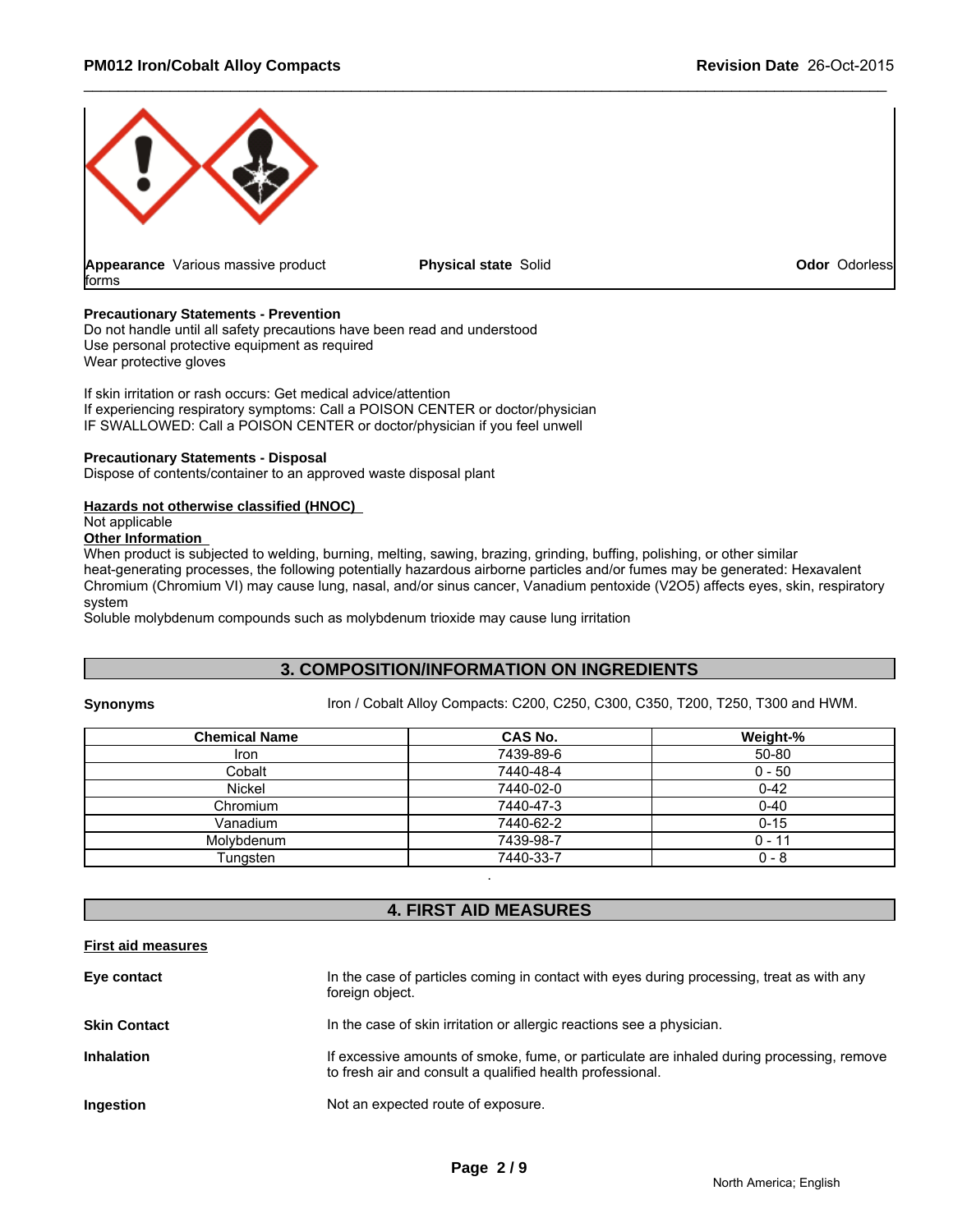#### **Most important symptoms and effects, both acute and delayed**

**Symptoms** May cause allergic skin reaction. May cause acute gastrointestinal effects if swallowed.

#### **Indication of any immediate medical attention and special treatment needed**

**Note to physicians** Treat symptomatically.

### **5. FIRE-FIGHTING MEASURES**

#### **Suitable extinguishing media**

Not flammable in the form of this product as distributed, flammable as finely divided particles or pieces resulting from processing of this product. Smother with salt (NaCl) or class D dry powder fire extinguisher.

**Unsuitable extinguishing media** Do not spray water on burning metal as an explosion may occur. This explosive characteristic is caused by the hydrogen and steam generated by the reaction of water with the burning material.

#### **Specific hazards arising from the chemical**

Intense heat. Very fine, high surface area material resulting from grinding, buffing, polishing, or similar processes of this product may ignite spontaneously at room temperature. WARNING: Fine particles resulting from grinding, buffing, polishing, or similar processes of this product may form combustible dust-air mixtures. Keep particles away from all ignition sources including heat, sparks, and flame. Prevent dust accumulations to minimize combustible dust hazard.

**Hazardous combustion products**Hexavalent Chromium (Chromium VI) may cause lung, nasal, and/or sinus cancer, Vanadium pentoxide (V2O5) affects eyes, skin, respiratory system. Soluble molybdenum compounds such as molybdenum trioxide may cause lung irritation.

**Explosion data Sensitivity to Mechanical Impact** None. **Sensitivity to Static Discharge** None.

#### **Protective equipment and precautions for firefighters**

As in any fire, wear self-contained breathing apparatus pressure-demand, MSHA/NIOSH approved (or equivalent) respirator and full protective gear.

#### **6. ACCIDENTAL RELEASE MEASURES**

#### **Personal precautions, protective equipment and emergency procedures**

| Use personal protective equipment as required.       |  |  |
|------------------------------------------------------|--|--|
| Use personal protective equipment as required.       |  |  |
|                                                      |  |  |
| Not applicable to massive product.                   |  |  |
| Methods and material for containment and cleaning up |  |  |
| Not applicable to massive product.                   |  |  |
| Not applicable to massive product.                   |  |  |
|                                                      |  |  |

### **7. HANDLING AND STORAGE**

#### **Precautions for safe handling**

**Advice on safe handling** Very fine, high surface area material resulting from grinding, buffing, polishing, or similar processes of this product may ignite spontaneously at room temperature. WARNING: Fine particles resulting from grinding, buffing, polishing, or similar processes of this product may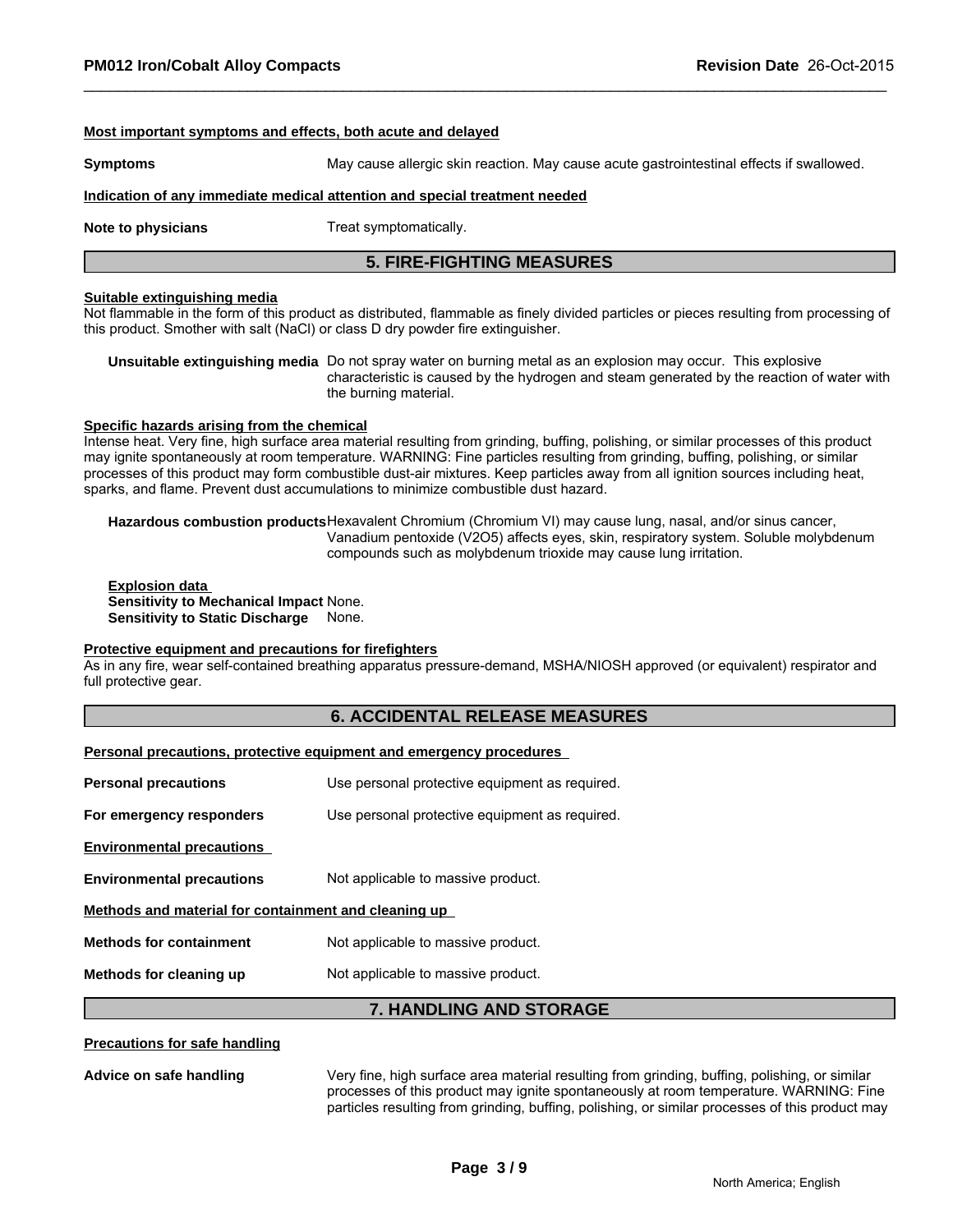form combustible dust-air mixtures. Keep particles away from all ignition sources including heat, sparks, and flame. Prevent dust accumulations to minimize combustible dust hazard.

#### **Conditions for safe storage, including any incompatibilities**

| <b>Storage Conditions</b> | Keep chips, turnings, dust, and other small particles away from heat, sparks, flame and<br>other sources of ignition (i.e., pilot lights, electric motors and static electricity). |
|---------------------------|------------------------------------------------------------------------------------------------------------------------------------------------------------------------------------|
|                           |                                                                                                                                                                                    |

**Incompatible materials** Dissolves in hydrofluoric acid.

### **8. EXPOSURE CONTROLS/PERSONAL PROTECTION**

#### **Control parameters**

| <b>Chemical Name</b>    | <b>ACGIH TLV</b>                                                                             | <b>OSHA PEL</b>                                                                                 |
|-------------------------|----------------------------------------------------------------------------------------------|-------------------------------------------------------------------------------------------------|
| Iron<br>7439-89-6       |                                                                                              | $\overline{\phantom{0}}$                                                                        |
| Cobalt<br>7440-48-4     | TWA: 0.02 mg/m <sup>3</sup> TWA: 0.02 mg/m <sup>3</sup> Co                                   | TWA: $0.1 \text{ mg/m}^3$ dust and fume                                                         |
| Nickel<br>7440-02-0     | TWA: $1.5 \text{ mg/m}^3$ inhalable fraction                                                 | TWA: 1 $mq/m3$                                                                                  |
| Chromium<br>7440-47-3   | TWA: $0.5$ mg/m <sup>3</sup>                                                                 | TWA: 1 $mq/m3$                                                                                  |
| Vanadium<br>7440-62-2   |                                                                                              | Ceiling: 0.5 mg/m <sup>3</sup> V2O5 respirable dust<br>Ceiling: 0.1 mg/m <sup>3</sup> V2O5 fume |
| Molybdenum<br>7439-98-7 | TWA: $10 \text{ mg/m}^3$ inhalable fraction<br>TWA: 3 mg/m <sup>3</sup> respirable fraction  |                                                                                                 |
| Tungsten<br>7440-33-7   | STEL: 10 mg/m <sup>3</sup> STEL: 10 mg/m <sup>3</sup> W<br>TWA: 5 mg/m $3$ TWA: 5 mg/m $3$ W | (vacated) STEL: 10 mg/m <sup>3</sup> (vacated) STEL:<br>$10 \text{ ma/m}$ <sup>3</sup> W        |

#### **Appropriate engineering controls**

| <b>Engineering Controls</b>           | Avoid generation of uncontrolled particles.                                                                                                                                                                                                                                                                                                                                    |  |
|---------------------------------------|--------------------------------------------------------------------------------------------------------------------------------------------------------------------------------------------------------------------------------------------------------------------------------------------------------------------------------------------------------------------------------|--|
|                                       | Individual protection measures, such as personal protective equipment                                                                                                                                                                                                                                                                                                          |  |
| <b>Eye/face protection</b>            | When airborne particles may be present, appropriate eye protection is recommended. For<br>example, tight-fitting goggles, foam-lined safety glasses or other protective equipment that<br>shield the eyes from particles.                                                                                                                                                      |  |
| Skin and body protection              | Fire/flame resistant/retardant clothing may be appropriate during hot work with the product.<br>Cut-resistant gloves and/or protective clothing may be appropriate when sharp surfaces are<br>present.                                                                                                                                                                         |  |
| <b>Respiratory protection</b>         | When particulates/fumes/gases are generated and if exposure limits are exceeded or<br>irritation is experienced, proper approved respiratory protection should be worn.<br>Positive-pressure supplied air respirators may be required for high airborne contaminat<br>concentrations. Respiratory protection must be provided in accordance with current local<br>regulations. |  |
| <b>General Hygiene Considerations</b> | Handle in accordance with good industrial hygiene and safety practice.                                                                                                                                                                                                                                                                                                         |  |

### **9. PHYSICAL AND CHEMICAL PROPERTIES**

#### **Information on basic physical and chemical properties**

| <b>Physical state</b><br>Appearance<br><b>Color</b>   | Solid<br>Various massive product forms<br>metallic Grey or silver    | Odor<br>Odor threshold | Odorless<br>Not applicable |
|-------------------------------------------------------|----------------------------------------------------------------------|------------------------|----------------------------|
| <b>Property</b><br>рH<br>Melting point/freezing point | Values<br>$\overline{\phantom{0}}$<br>1320-1400 °C /<br>2560-2800 °F | Remarks • Method       |                            |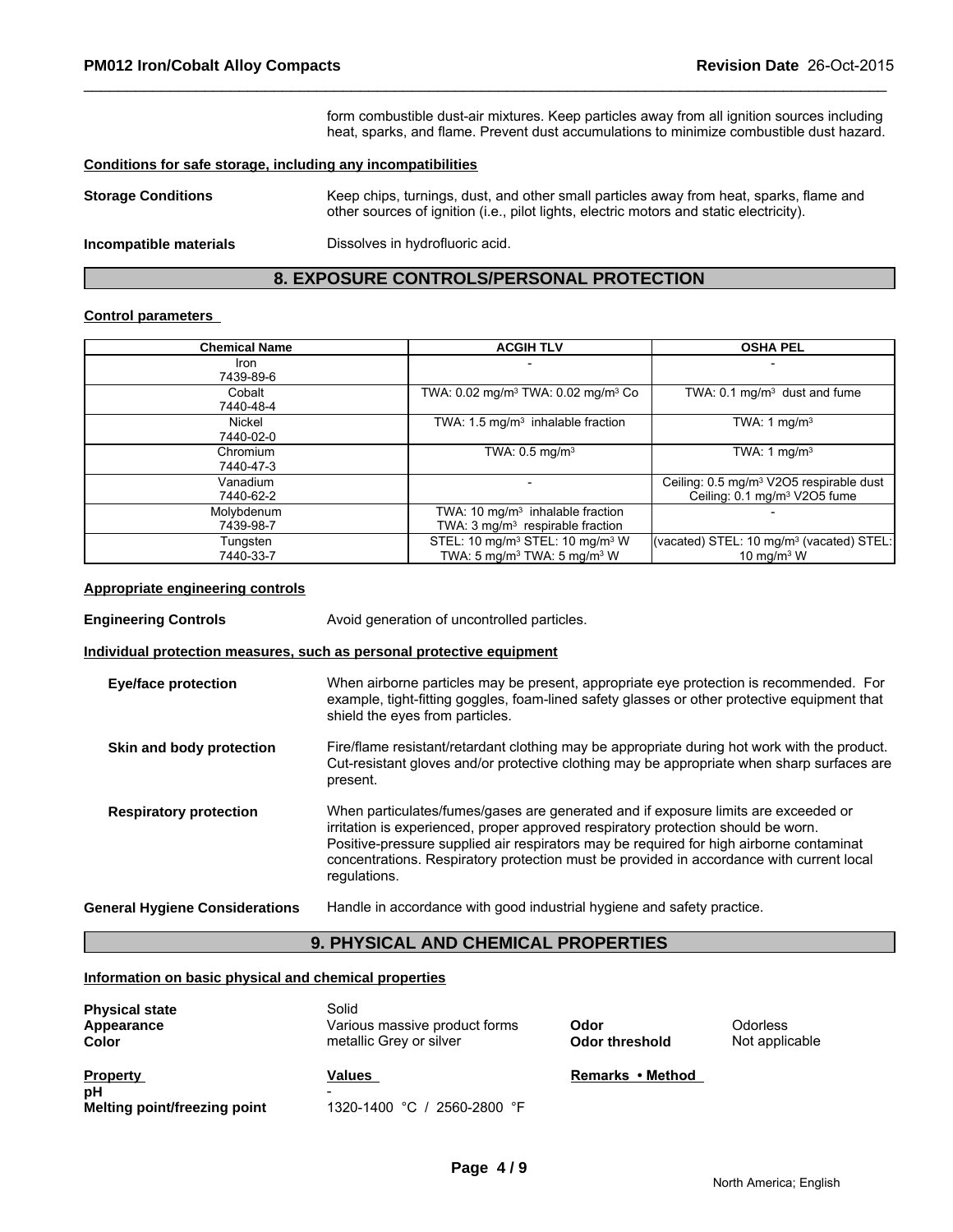| Boiling point / boiling range    |                |                                                                                                           |
|----------------------------------|----------------|-----------------------------------------------------------------------------------------------------------|
| <b>Flash point</b>               |                |                                                                                                           |
| <b>Evaporation rate</b>          |                | Not applicable                                                                                            |
| Flammability (solid, gas)        |                | Not flammable in the form of this product as                                                              |
|                                  |                | distributed, flammable as finely divided particles or<br>pieces resulting from processing of this product |
| <b>Flammability Limit in Air</b> |                | Not applicable                                                                                            |
| <b>Upper flammability limit:</b> |                |                                                                                                           |
| Lower flammability limit:        |                |                                                                                                           |
| Vapor pressure                   |                | Not applicable                                                                                            |
| Vapor density                    |                | Not applicable                                                                                            |
| <b>Specific Gravity</b>          | $8.0 - 8.5 -$  |                                                                                                           |
| <b>Water solubility</b>          | Insoluble      |                                                                                                           |
| Solubility in other solvents     |                | Not applicable                                                                                            |
| <b>Partition coefficient</b>     |                | Not applicable                                                                                            |
| <b>Autoignition temperature</b>  |                | Not applicable                                                                                            |
| <b>Decomposition temperature</b> |                | Not applicable                                                                                            |
| <b>Kinematic viscosity</b>       |                | Not applicable                                                                                            |
| <b>Dynamic viscosity</b>         |                | Not applicable                                                                                            |
| <b>Explosive properties</b>      | Not applicable |                                                                                                           |
| <b>Oxidizing properties</b>      | Not applicable |                                                                                                           |
|                                  |                |                                                                                                           |
| <b>Other Information</b>         |                |                                                                                                           |
|                                  |                |                                                                                                           |
| Softening point                  |                |                                                                                                           |
| Molecular weight                 |                |                                                                                                           |
| <b>VOC Content (%)</b>           | Not applicable |                                                                                                           |
| <b>Density</b>                   |                |                                                                                                           |
| <b>Bulk density</b>              |                |                                                                                                           |

### **10. STABILITY AND REACTIVITY**

**Reactivity** 

Not applicable

#### **Chemical stability**

Stable under normal conditions.

#### **Possibility of Hazardous Reactions**

None under normal processing.

**Hazardous polymerization** Hazardous polymerization does not occur.

#### **Conditions to avoid**

Dust formation and dust accumulation.

#### **Incompatible materials**

Dissolves in hydrofluoric acid.

#### **Hazardous Decomposition Products**

When product is subjected to welding, burning, melting, sawing, brazing, grinding, buffing, polishing, or other similar heat-generating processes, the following potentially hazardous airborne particles and/or fumes may be generated. Hexavalent Chromium (Chromium VI) may cause lung, nasal, and/or sinus cancer. Vanadium pentoxide (V2O5) affects eyes, skin, respiratory system. Soluble molybdenum compounds such as molybdenum trioxide may cause lung irritation.

### **11. TOXICOLOGICAL INFORMATION**

#### **Information on likely routes of exposure**

**Product Information**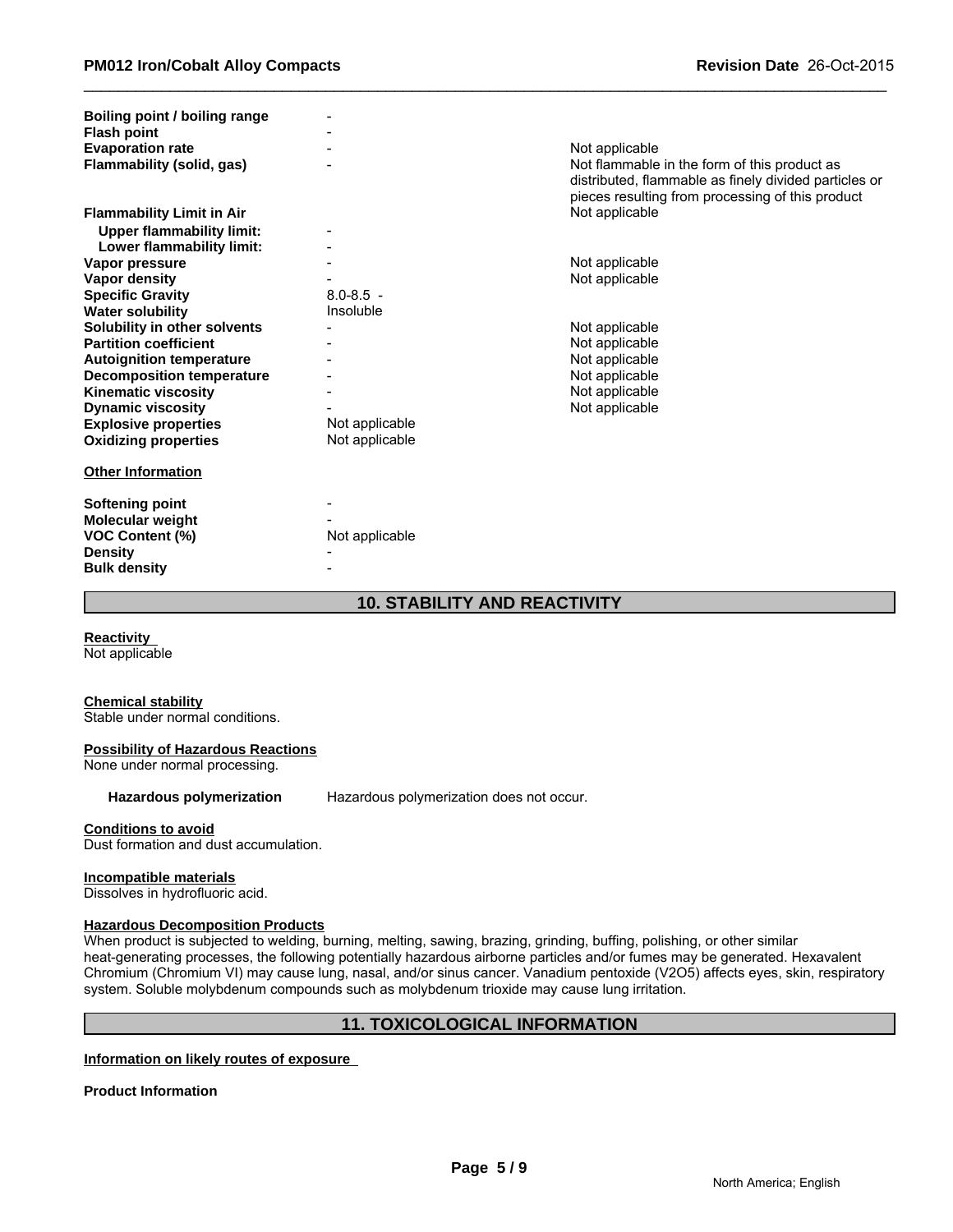| <b>Inhalation</b>   | Not an expected route of exposure for product in massive form. |
|---------------------|----------------------------------------------------------------|
| Eye contact         | Not an expected route of exposure for product in massive form. |
| <b>Skin Contact</b> | May cause sensitization by skin contact.                       |
| Ingestion           | Not an expected route of exposure for product in massive form. |

| <b>Chemical Name</b>         | Oral LD50       | Dermal LD50     | <b>Inhalation LC50</b>   |
|------------------------------|-----------------|-----------------|--------------------------|
| llron<br>7439-89-6           | 98,600 mg/kg bw |                 | $> 0.25$ mg/L            |
| <b>Cobalt</b><br>7440-48-4   | 550 mg/kg bw    | >2000 mg/kg bw  | $< 0.05$ mg/L            |
| Nickel<br>7440-02-0          | > 9000 mg/kg bw |                 | $> 10.2$ mg/L            |
| <b>Chromium</b><br>7440-47-3 | > 3400 mg/kg bw |                 | $> 5.41$ mg/L            |
| Nanadium.<br>7440-62-2       | > 2000 mg/kg bw |                 | $\overline{\phantom{0}}$ |
| Molybdenum<br>7439-98-7      | > 2000 mg/kg bw | > 2000 mg/kg bw | $> 5.10$ mg/L            |
| Tungsten<br>7440-33-7        | > 2000 mg/kg bw | > 2000 mg/kg bw | $> 5.4$ mg/L             |

#### **Information on toxicological effects**

**Symptoms** May cause sensitization by skin contact. May cause allergy or asthma symptoms or breathing difficulties if inhaled. May cause acute gastrointestinal effects if swallowed.

### **Delayed and immediate effects as well as chronic effects from short and long-term exposure**

| <b>Acute toxicity</b>             | Harmful if swallowed. Cobalt-containing powders may be fatal if inhaled.                  |
|-----------------------------------|-------------------------------------------------------------------------------------------|
| <b>Skin corrosion/irritation</b>  | Product not classified.                                                                   |
| Serious eye damage/eye irritation | Product not classified.                                                                   |
| <b>Sensitization</b>              | May cause sensitization by skin contact. Cobalt-containing alloys may cause sensitization |
|                                   | by inhalation.                                                                            |
| Germ cell mutagenicity            | Product not classified.                                                                   |
| Carcinogenicity                   | May cause cancer by inhalation.                                                           |

| <b>Chemical Name</b> | <b>ACGIH</b> | <b>IARC</b>        | <b>NTP</b>             | <b>OSHA</b> |
|----------------------|--------------|--------------------|------------------------|-------------|
| Cobalt               | A3           | Group 2A           | Known                  | $\lambda$   |
| 7440-48-4            |              | Group 2B           |                        |             |
| Nickel               |              | Group <sup>-</sup> | Known                  | ↗           |
| 17440-02-0           |              | Group 2B           | Reasonably Anticipated |             |
| Chromium             |              | Group 3            |                        |             |
| 7440-47-3            |              |                    |                        |             |

**STOT - single exposure** Product not classified.<br> **STOT - repeated exposure** Causes disorder and d Aspiration hazard **Product not classified.** 

**Reproductive toxicity** Possible risk of impaired fertility. Causes disorder and damage to the: Respiratory System.

### **12. ECOLOGICAL INFORMATION**

#### **Ecotoxicity**

This product as shipped is classified for aquatic chronic toxicity

| <b>Chemical Name</b> | Algae/aguatic plants | Fish                           | <b>Toxicity to</b>        | <b>Crustacea</b>                                                                     |
|----------------------|----------------------|--------------------------------|---------------------------|--------------------------------------------------------------------------------------|
|                      |                      |                                | microorganisms            |                                                                                      |
| Iron                 |                      |                                |                           | The 96 h LC50 of 50% iron   The 3 h EC50 of iron oxide   The 48 h EC50 of iron oxide |
| 7439-89-6            |                      | loxide black in water to Danio | for activated sludge was  | to Daphnia magna was                                                                 |
|                      |                      | rerio was greater than         | greater than 10,000 mg/L. | greater than 100 mg/L.                                                               |
|                      |                      | 10,000 mg/L.                   |                           |                                                                                      |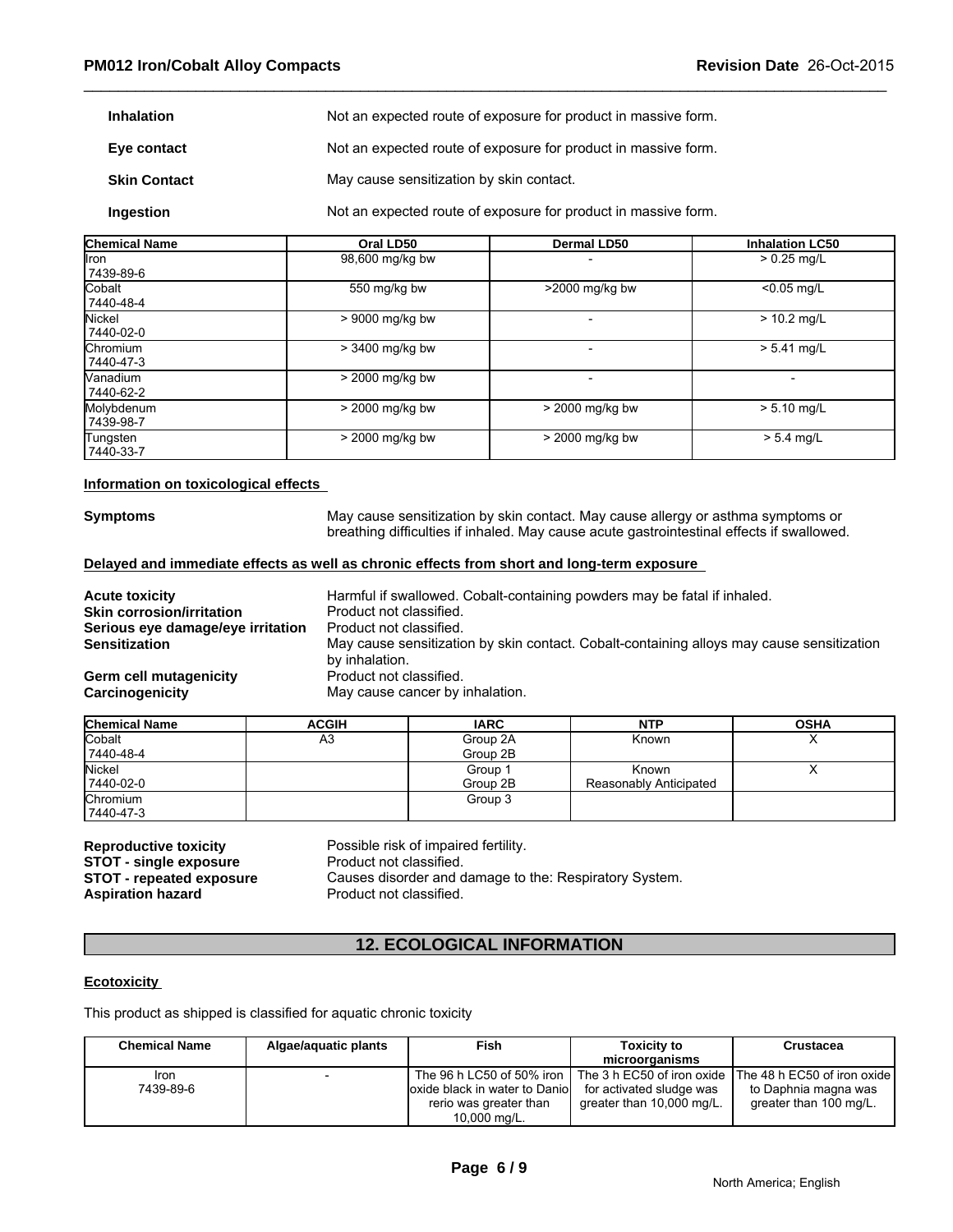| Cobalt<br>7440-48-4     | The 72 h EC50 of cobalt<br>dichloride to<br>Pseudokirchneriella<br>subcapitata was 144 ug of<br>Co/L.                                    | The 96h LC50 of cobalt<br>dichloride ranged from 1.5<br>mg Co/L for Oncorhynchus<br>mykiss to 85 mg Co/L for<br>Danio rerio. | The 3 h EC50 of cobalt<br>dichloride for activated<br>sludge was 120 mg of Co/L                 | The 48 h LC50 of cobalt<br>dichloride ranged from 0.61<br>mg Co/L for Ceriodaphnia<br>dubia tested in soft.<br>DOM-free water to >1800mg<br>Co/L for Tubifex tubifex in<br>very hard water.        |
|-------------------------|------------------------------------------------------------------------------------------------------------------------------------------|------------------------------------------------------------------------------------------------------------------------------|-------------------------------------------------------------------------------------------------|----------------------------------------------------------------------------------------------------------------------------------------------------------------------------------------------------|
| Nickel<br>7440-02-0     | NOEC/EC10 values range<br>from $12.3 \mu g/l$ for<br>Scenedesmus accuminatus<br>to $425$ µg/l for<br>Pseudokirchneriella<br>subcapitata. | The 96h LC50s values range<br>from 0.4 mg Ni/L for<br>Pimephales promelas to 320<br>mg Ni/L for Brachydanio<br>rerio.        | The 30 min EC50 of nickel<br>for activated sludge was 33<br>mg Ni/L.                            | The 48h LC50s values range<br>from 0.013 mg Ni/L for<br>Ceriodaphnia dubia to 4970<br>mg Ni/L for Daphnia magna.                                                                                   |
| Chromium<br>7440-47-3   |                                                                                                                                          | $\qquad \qquad \blacksquare$                                                                                                 |                                                                                                 |                                                                                                                                                                                                    |
| Vanadium<br>7440-62-2   | The 72 h EC50 of vanadium<br>pentoxide to Desmodesmus<br>subspicatus was 2,907 ug of<br>V/I                                              | The 96 h LC50 of vanadium<br>pentoxide to Pimephales<br>promelas was 1,850 ug of<br>V/L                                      | The 3 h EC50 of sodium<br>metavanadate for activated<br>sludge was greater than 100<br>$mg/L$ . | The 48 h EC50 of sodium<br>vanadate to Daphnia magna<br>was 2,661 ug of V/L.                                                                                                                       |
| Molybdenum<br>7439-98-7 | The 72 h EC50 of sodium<br>molybdate dihydrate to<br>Pseudokirchneriella<br>subcapitata was 362.9 mg of<br>Mo/L.                         | The 96 h LC50 of sodium<br>molybdate dihydrate to<br>Pimephales promelas was<br>644.2 mg/L                                   | The 3 h EC50 of<br>molybdenum trioxide for<br>activated sludge was 820<br>$mg/L$ .              | The 48 h LC50 of sodium<br>molybdate dihydrate to<br>Ceriodaphnia dubia was<br>1,015 mg/L.<br>The 48 h LC50 of sodium<br>molybdate dihydrate to<br>Daphnia magna was greater<br>than 1,727.8 mg/L. |
| Tungsten<br>7440-33-7   | The 72 h EC50 of sodium<br>tungstate to<br>Pseudokirchnerella<br>subcapitata was 31.0 mg of<br>W/L.                                      | The 96 h LC50 of sodium<br>tungstate to Danio rerio was<br>greater than 106 mg of W/L.                                       | The 30 min EC50 of sodium<br>tungstate for activated<br>sludge were greater than<br>1000 mg/L.  | The 48 h EC50 of sodium<br>tungstate to Daphnia magna<br>was greater than 96 mg of<br>W/L.                                                                                                         |

### **Persistence and degradability**

### **Bioaccumulation**

.

.

| Other adverse effects | This product as shipped is not classified for acute environmental endpoints. However,    |
|-----------------------|------------------------------------------------------------------------------------------|
|                       | when subjected to sawing or grinding, particles may be generated that are classified for |
|                       | aquatic acute toxicity.                                                                  |

### **13. DISPOSAL CONSIDERATIONS**

### **Waste treatment methods**

**Disposal of wastes** Disposal should be in accordance with applicable regional, national and local laws and regulations.

**Contaminated packaging Mone anticipated.** 

| <b>Chemical Name</b> | <b>RCRA - D Series Wastes</b> |
|----------------------|-------------------------------|
| Chromium             | 5.0 ma/L<br>regulatory level  |
| 7440-47-3            |                               |

This product contains one or more substances that are listed with the State of California as a hazardous waste.

### **14. TRANSPORT INFORMATION**

**DOT** Not regulated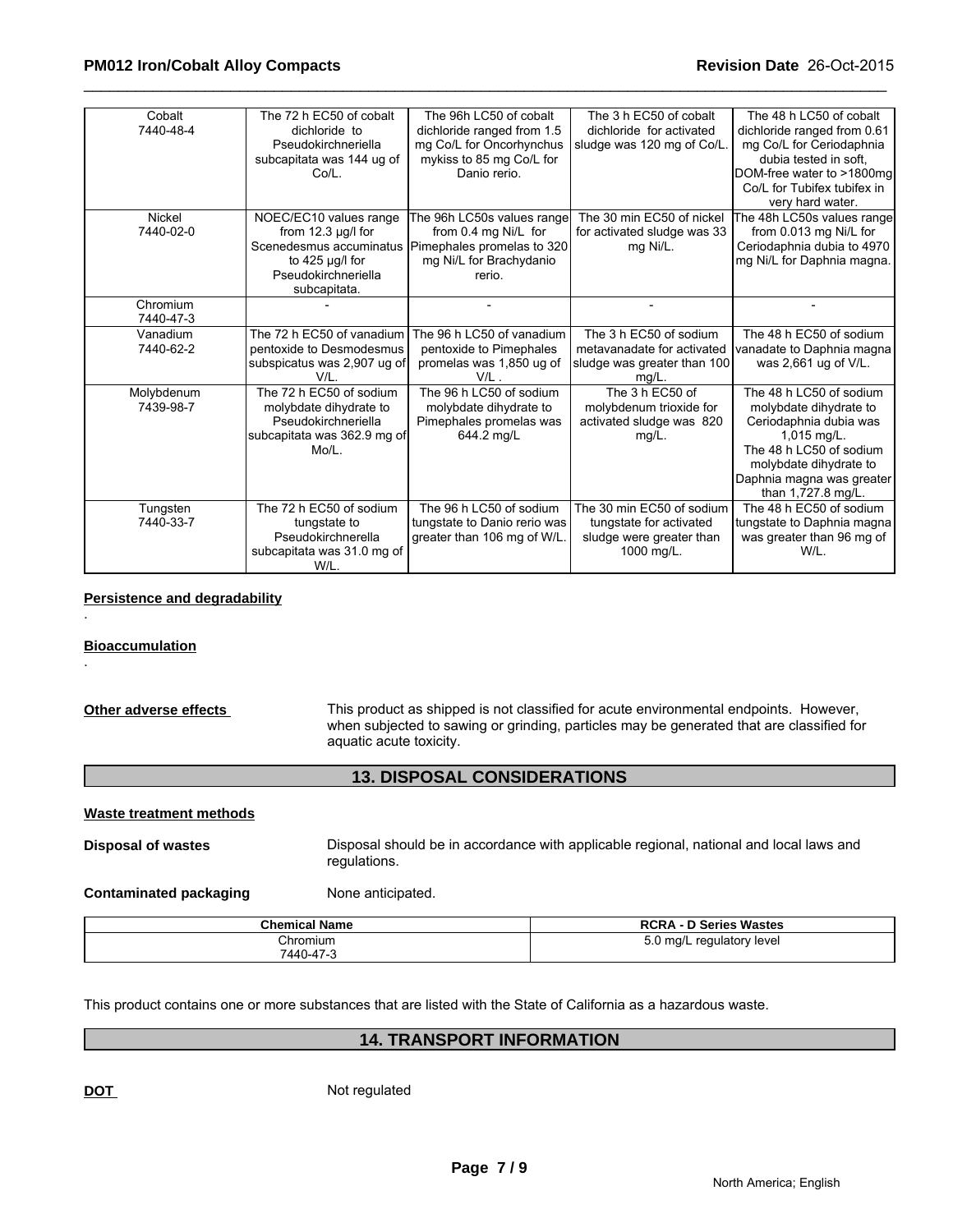### **15. REGULATORY INFORMATION**

| <b>International Inventories</b> |          |
|----------------------------------|----------|
| TSCA                             | Complies |
| <b>DSL/NDSL</b>                  | Complies |
| <b>EINECS/ELINCS</b>             | Complies |
| ENCS                             | Complies |
| <b>IECSC</b>                     | Complies |
| KECL                             | Complies |
| PICCS                            | Complies |
| AICS                             | Complies |
|                                  |          |

**Legend:** 

**TSCA** - United States Toxic Substances Control Act Section 8(b) Inventory

**DSL/NDSL** - Canadian Domestic Substances List/Non-Domestic Substances List

**EINECS/ELINCS** - European Inventory of Existing Chemical Substances/European List of Notified Chemical Substances

**ENCS** - Japan Existing and New Chemical Substances

**IECSC** - China Inventory of Existing Chemical Substances

**KECL** - Korean Existing and Evaluated Chemical Substances

**PICCS** - Philippines Inventory of Chemicals and Chemical Substances

**AICS** - Australian Inventory of Chemical Substances

#### **US Federal Regulations**

#### **SARA 313**

Section 313 of Title III of the Superfund Amendments and Reauthorization Act of 1986 (SARA). This product contains a chemical or chemicals which are subject to the reporting requirements of the Act and Title 40 of the Code of Federal Regulations, Part 372

| <b>Chemical Name</b>         | <b>CAS No.</b> | Weight-%       | Threshold Values %,<br><b>SARA</b><br>313ء |
|------------------------------|----------------|----------------|--------------------------------------------|
| Cobalt<br>)-48-4<br>7440-    | 7440-48-4      | 50             |                                            |
| Nickel<br>7440-02-0          | 7440-02-0      | <u>- 11-42</u> |                                            |
| 7440-47-3<br><b>Chromium</b> | 7440-47-ა      | 'J-40          |                                            |

#### **SARA 311/312 Hazard Categories**

| Acute health hazard               | Yes |
|-----------------------------------|-----|
| <b>Chronic Health Hazard</b>      | Yes |
| Fire hazard                       | N٥  |
| Sudden release of pressure hazard | No. |
| <b>Reactive Hazard</b>            | No  |

#### **CWA (Clean Water Act)**

This product contains the following substances which are regulated pollutants pursuant to the Clean Water Act (40 CFR 122.21 and 40 CFR 122.42)

| <b>Chemical Name</b>  | <b>CWA - Reportable</b><br>Quantities | <b>CWA - Toxic Pollutants</b> | <b>CWA - Priority Pollutants</b> | <b>CWA - Hazardous</b><br><b>Substances</b> |
|-----------------------|---------------------------------------|-------------------------------|----------------------------------|---------------------------------------------|
| Nickel<br>7440-02-0   |                                       |                               |                                  |                                             |
| Chromium<br>7440-47-3 |                                       |                               |                                  |                                             |

### **CERCLA**

This material, as supplied, contains one or more substances regulated as a hazardous substance under the Comprehensive Environmental Response Compensation and Liability Act (CERCLA) (40 CFR 302)

| <b>Chemical Name</b> | <b>Hazardous Substances RQs</b> |
|----------------------|---------------------------------|
| Nickel               | 100 lb                          |
| 7440-02-0            |                                 |
| Chromium             | 5000 lb                         |
| 7440-47-3            |                                 |

### **US State Regulations**

#### **California Proposition 65**